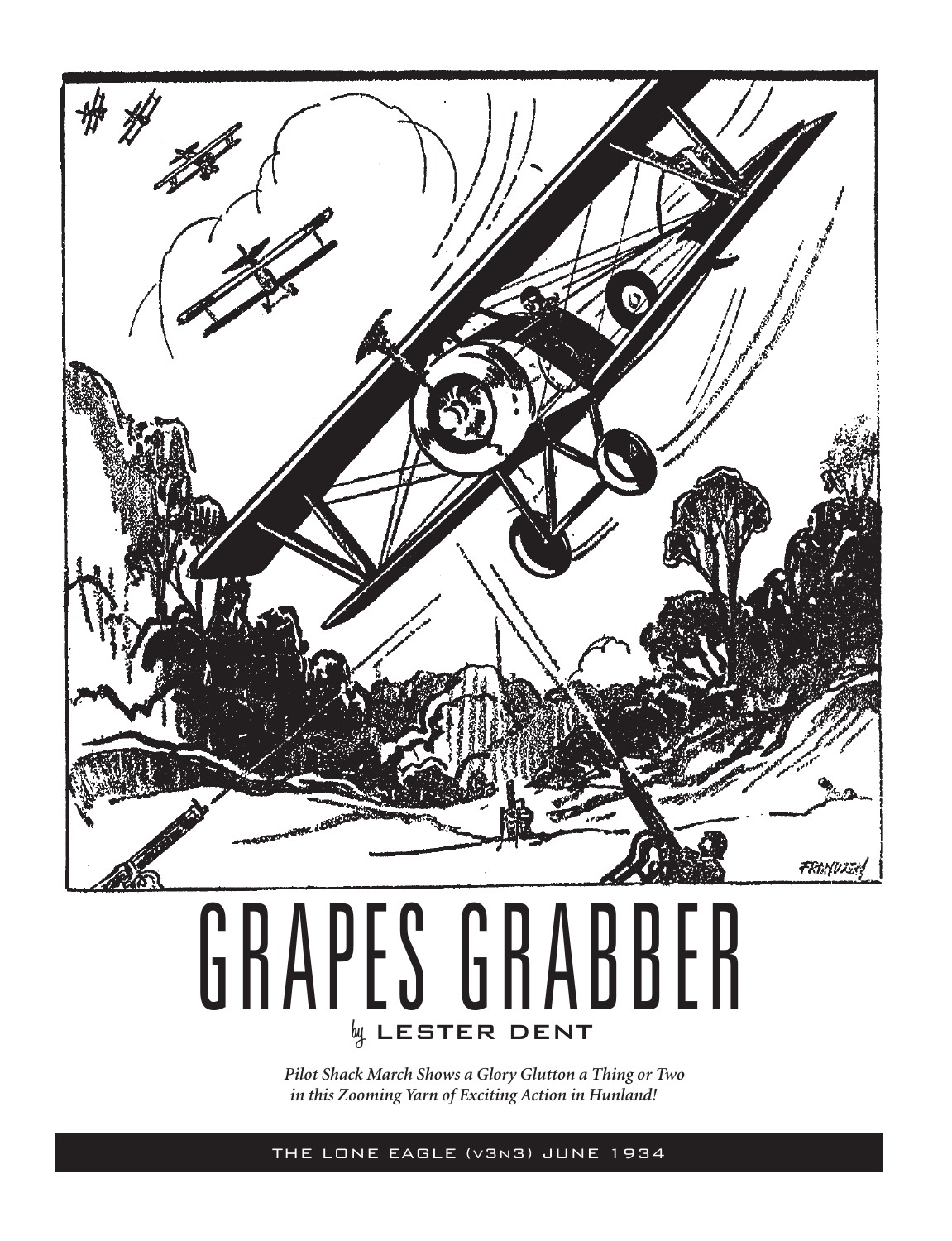arms off the iron back of the Le Rhone motor that panted in front of his knees.

Shack had just been robbed. Of all the flying men on all the fronts, it had to be Captain Doxsey who robbed him—Captain Doxsey, the "Grapes Grabber."

"The brassy louse!" gritted Shack, Rounding and looking like an oversize, goaded bull pup.

What Shack meant was that he had thought himself one flyer Captain Doxsey wouldn't dare pull a grapesrobbing act on. Shack had seriously promised Captain Doxsey a neck-wringing if he ever did.

Well, Doxsey had gone ahead and done it.

SHACK, solo prowling the war skies, had happened on a Boche two-seater observation scow and two escorting Fokkers. He had pounced on the Fokkers with cowl Vickers a-heat. He intended to chase them away, then bag the slow two-seater. With sun and altitude in his favor, it had taken only a minute to rout the two Fokkers. He banked around to gather the grapes, the reward for his daring effort: the two-seater.

And there was Captain Doxsey, the Grapes Grabber! He had popped in from somewhere. And he already had, with little danger and effort, sent the twoseater earthward in flames.

Shack howled. He considered himself a robbed man. That he was the umptieth man Captain Doxsey had gypped thus, made it rankle the more. Shack had personally warned Doxsey there was one buzzard he had better lay off.

A glory glutton was Captain Doxsey. He craved medals, a big string of vanquished Boches, his picture in the papers, and to hell with how he got these things. Captain Doxsey had a handsome face that looked great in the newspapers.

"I'll ruin that pretty puss of his!" Shack promised himself fiercely. He was ugly as a mule, himself.

But in the meantime, there was nothing he could do but chase the two Fokkers into Germany. He did. They got away in a cloud, and that didn't soothe Shack any.

It was coming back that Shack bit on the old one. A point of light flickered down below. It was in a wood fifteen miles or so behind the lines. Shack watched the light point. It was going on and off erratically, making dots and dashes.

"H-m-m!" said Shack, and cocked his Nieuport in a lazy spiral. He watched the light point wink letters and words.

*I am Major Alex Jackson of the 60th Yank Pursuit Squadron. Have escaped from German prison camp. Help me.*

Shack swore again, partly with surprise and partly with still-burning rage at Captain Doxsey. He slanted the Nieuport down in a dive.

THE signaling was being done with the upturned headlamp of a motor cycle, he saw. The dark green of the woods' background made it visible in the daylight.

Shack flattened and sent the Nieuport in a wide scoot over the wood, looking for Germans. He saw none, but there were plenty of tree tops they could be under. He swung back with undercarriage clipping leaves, and took a look at the signaler who said he was Major Alex Jackson.

He was a stocky man, about Shack's own hammered-down build. He wore the baggy garments of a Boche farmer. The clothes looked like he had gotten them from a rag basket.

The man's face was the amazing thing about him. It had the appearance of something once worked on with a sharp hatchet. It was a welter of scars. The fellow's nose was broken, some of his teeth gone.

"What a map!" Shack breathed, awed by sight of a human countenance more homely than his own.

The ugly-faced man gestured madly, indicating a clearing in the woods, large enough for a landing, a hundred yards distant.

Shack felt a comradely warmth for the fellow. "He could have got that way by pushing his face into an instrument panel," he admitted. "Probably he is a Yank who cracked up in Germany."

He was wrong. He found that out in about thirty seconds.

A boot on left rudder, stick slanted, he banked around for the clearing. Nosing down, he starved the throttle, sawed the rudder a few times to fishtail away excess speed. The clearing cupped around him; the ground streaked green under the wheel doughnuts.

THEN, *bur-r-r-rap!* Boche machine-guns chorused on all sides. Rifles joined in. Ghastly gray tracer smoke filmed the air about Shack's head. Phosphorous tracer fumes itched his lungs. The stick did a St. Vitus in his fingers, as Hun lead punished control surfaces. A yard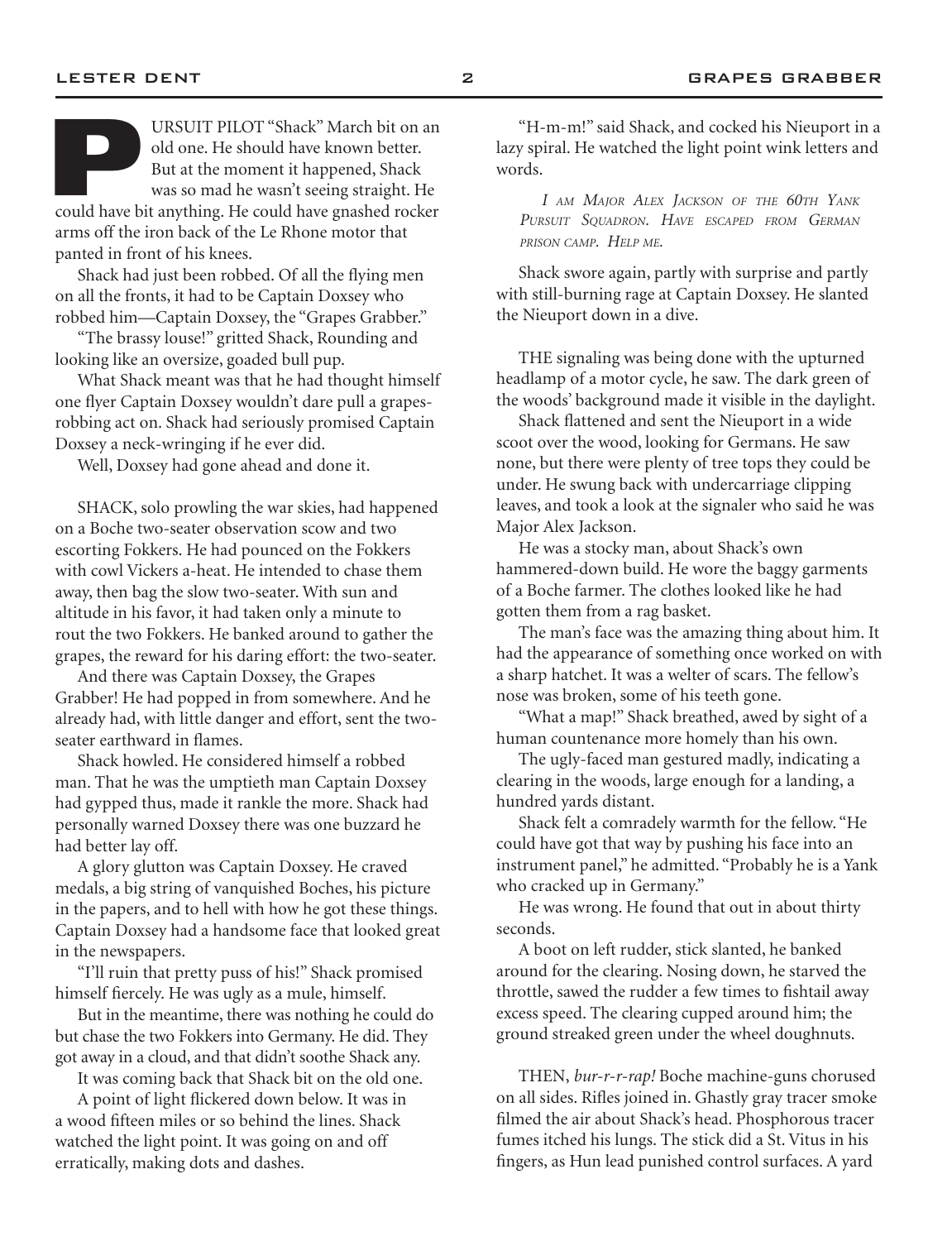back of him in the fuselage, there opened a shaggy hole a shoat could have jumped through.

Shack came down hard on stick and throttle. The Nieuport leaped, then sank a wing as a flap wire was bullet-clipped. He fought the list with stick far over. By grace of the devil's own luck and an up-current of air at the clearing edge, he vaulted the trees. "Whew!" Shack perspired.

The Nieuport slithered about, almost went into a spin. He wrestled it level. Of the ugly-faced man, there was no sign. He had deserted his motor cycle.

Shack looked around back—and his boots promptly held his heart. Fokkers were driving at him, a long undulating line of them. Seven, nine, eleven, he counted. A whole staffel! With this half-a-wing bus, he didn't stand a chance.

The pursuing Boche boomed across the clearing. A couple were already warming Spandau guns.

Shack swore what happened next was the most beautiful thing he ever saw.

A Very ball climbed out of the clearing, burst colored fire before the Fokker swarm. And the Boche, to a plane, instantly banked around and hoicked back the way they had come.

Incredulous, Shack scanned the heavens. Not an Allied ship in sight! He swallowed a couple of times. The Jerries were letting him go for no reason at all.

Unless it was because that Very signal had ordered! Shack fanned eyes over his Nieuport. He saw something else, then. Not a Boche bullet had struck near him or the laboring rotary.

"Bum shooting!" he grunted. But he knew better. It was good shooting. The Boche hadn't wanted to hit him or his motor, and they hadn't. At that range, they could have torn him completely out of the control pit. But they had only thrown a scare.

THE business of coaxing the jammed Nieuport along left little time to mull the mystery. The plane flounced in the sky like an autumn leaf pulled on a string. Worse, lead-torn fabric was peeling off a wing.

Aerobatics of the Nieuport became more unexpected and violent as miles careened past. A couple of kilometers on the safe side of the lines, Shack decided he had to land. He picked out a likely field.

His landing was so-so. He made kindling of the Nieuport, and it was fifteen minutes before he awoke in the wreckage and felt of a knot on his head. He was swearing at the wreckage when a dispatch carrier came along and offered him a ride.

The dispatch carrier generously drove twenty miles out of his way to drop Shack near his own tarmac. By then, darkness had come. Frogs *bur-r-rumped* in waterholes along the path Shack took toward the drome. Night insects made soft racket. The moon cast a light, rich and white as silver.

"Damn Captain Doxsey!" gritted Shack, unaffected by the beauty. "Damn the Dutch and the cookoo things they do! I wonder why they let me go?"

SOMEWHERE ahead of him on the path, a man grunted loudly. A couple of blows smacked. A man fell heavily to the earth. A second, softer thump sounded, as though another man had fallen atop the first.

"I wonder?" Shack breathed. "Has somebody beat me to Captain Doxsey?"

He broke into a dog trot. The jarring made his aching head ring like Big Ben striking a series of twelves. He clamped his temples between his fists. Then he stopped abruptly. His eyes swelled out as though squeezed from behind. Moonlight through the trees made the path before him look like a strip torn from a fairly clean sheet.

A man was balled on the path. One of his hands gripped an Army Colt. A bayonet was pinned into his heart from the front.

No one else was in sight.

Shack took a step forward, recognized the dead man.

"Julius Kalb!" he grunted.

One of the mechanics at the drome! He was the Mutt of the pair of buzzards called Mutt and Jeff. Romero Aguila, the fat, jovial spic armorer, was the Jeff. The two were pals. Neither had an enemy, as far as Shack had ever heard.

Shack took another step forward, then stopped, listened. The killer was still around somewhere, it stood to reason. Down the trail, leaves fluttered slightly. Shack slid hastily aside, getting out of the moonlight.

*Wham!* The donging Big Ben in his head seemed suddenly to explode.

Sloughing onto his face, Shack understood what had happened. The killer had tossed something down the trail, then reached out and clubbed a gun while the falling object held Shack's attention.

Shack did not lose consciousness. But he pretended he had—for a gun snout was horned into his neck before he even hit the ground. He held air in his lungs. He could hear the assailant breathing over him. Shack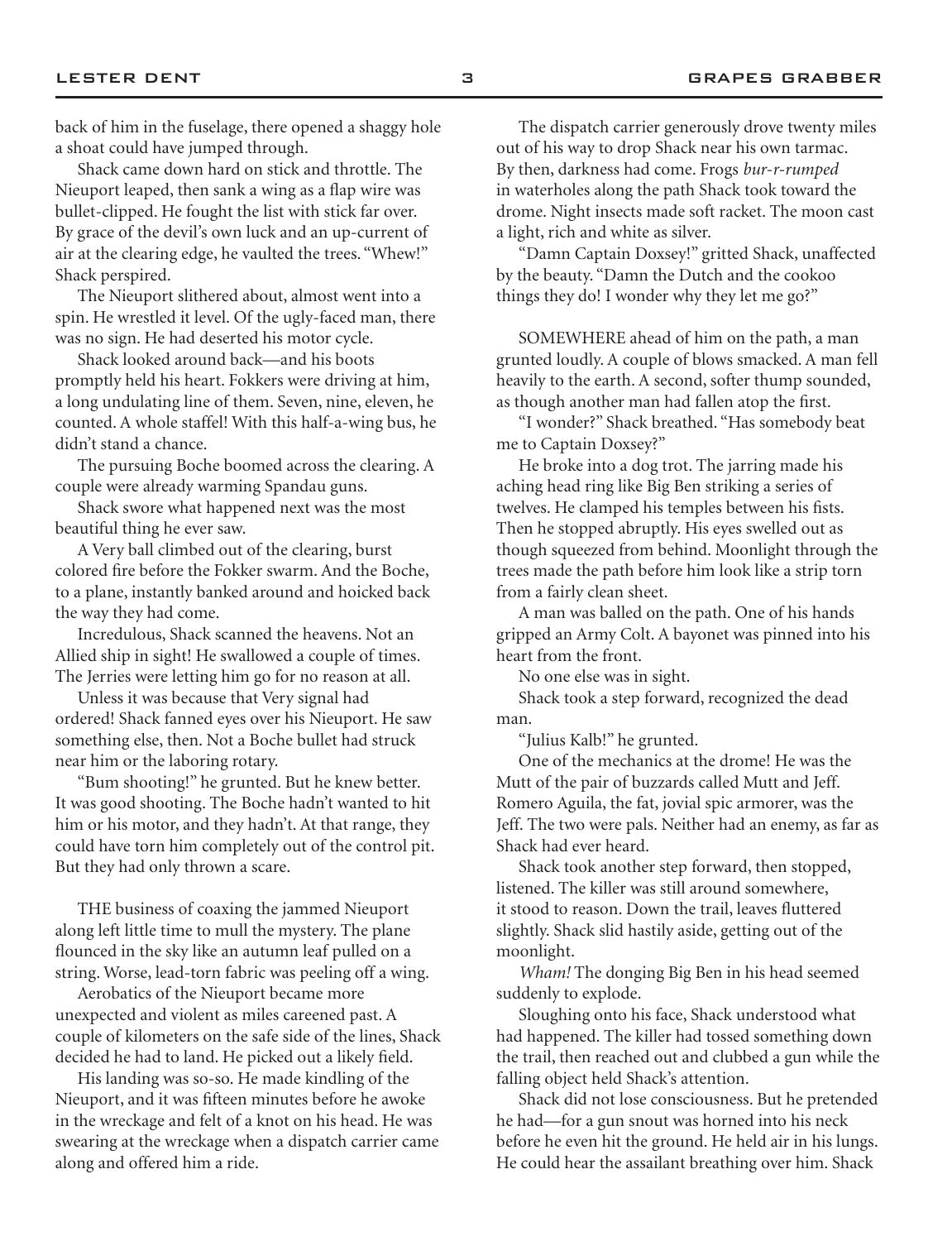made particular note that the fellow's breath was strongly mint scented.

The assailant cleared his throat softly. Fingers fumbled at Shack's pockets. At first, he thought he was being robbed. Then he knew objects were being put in his pockets, not taken out.

The attacker left him suddenly, running down the path toward the drome.

Shack stared after him. He couldn't tell much. The man ran doubled over, and he had a khaki service handkerchief about his face. He vanished.

ERECT, Shack thrust hands into his pockets to see what had been put there. A purse! A small manual on the care of Le Rhone motors! He flipped the purse open, read the name on an identification card. Julius Kalb!

"Framing me, huh?" Shack drew back an arm, threw purse and motor manual as far as he could. Wheeling, he dove into the undergrowth and ran, not toward the drome, but away from it. He kept close to the path. When only a few yards from the road, he sat down in the darkness of a stone fence corner and waited. Someone was bound to traverse that path before long and find the body. The path was a popular trail to a neighborhood *estaminet.*

A couple of pilots passed, making a good deal of noise with their talk. They were bound for the drome.

Quitting his fence corner, Shack fell in behind them. He walked rapidly and overhauled them. They greeted him noisily, let him help kill a bottle of cognac. Then they went on.

SHACK was telling about his washout ship when they came to Julius Kalb's body.

There was a lot of excitement. Shack, pretending as much astonishment as anybody, yelled for sentries from the drome. They came—and a flock of curious mechanics and pilots.

Captain Don Doxsey swung up with the crowd, twiddling a malacca walking stick in one gloved hand. He was tall and athletic, this Grapes Grabber. In looks, he had everything Shack didn't have. Shack gave him a glare that smoked, but said nothing about the Boche plane Captain Doxsey had grabbed from him. The less notice Shack attracted to himself, the safer he'd be, the way he figured it.

Suddenly one man in the group around the body vented a stifled cry, flung himself weeping toward the corpse. Sobbing uncontrollably, the fellow gazed at

the twisted, lifeless form. Shack craned his neck to see who it was. Romero Aguilla, the fat armorer! The other man of the Mutt and Jeff pair.

"Carrying on like he thought a lot of the dead man," somebody muttered. "They did pal together a lot, at that."

Shack squinted at Jeff's grief display. He wasn't quite sure, but it looked to him like Jeff, under pretense of stroking the body, was very thoroughly searching it!

A suave voice breathed in Shack's ear, "Who do you think murdered the man?"

Shack spun around to scowl at the questioner— Captain Doxsey.

"Why should I have a think about it?" he bridled.

Captain Doxsey shrugged. "Well, it seems to me you—!"

He got just that far. Shack could tell from the tone that he was being baited for some purpose. And it could be for only one reason! Captain Doxsey wanted to point the dangerous arm of suspicion at Shack! But that wasn't all. Shack got a whiff of Doxsey's breath. It was mint-scented. The man who had killed Julius Kalb had had mint-scented breath.

*S-s-pop!* Shack's fist made a distinct whistle before it hit Doxsey's square jaw. Doxsey's hands flew up and his malacca cane gyrated into the brush. Doxsey himself traveled backward with heels dragging, and measured himself like a log in a waterhole beside the path.

THERE was awed silence. Then a buzzard stepped up to Shack and made elaborate business of bowing.

"Anything I got—anything—you can have!" he said ceremoniously. "You just saved me a roost in the guardhouse."

"Yeah?"

"I was going to give him a polishing myself this very night," said the buzzard. "This morning he claimed a plane I shot down, and got away with it."

Shack blew on his knuckles, thinking swiftly. Murder was a pretty serious thing to lay onto a man just because his breath smelled of mint

At the suggestion that the honor of the squadron was any concern of his, Shack would have snorted loudly and called notice to his own dozen or so nearcourt-martials. Honor of the squadron, phooey!

Actually, Shack had that very thing at heart. "That's the outfit the murderer was in": the word would go up and down the front. Not so good.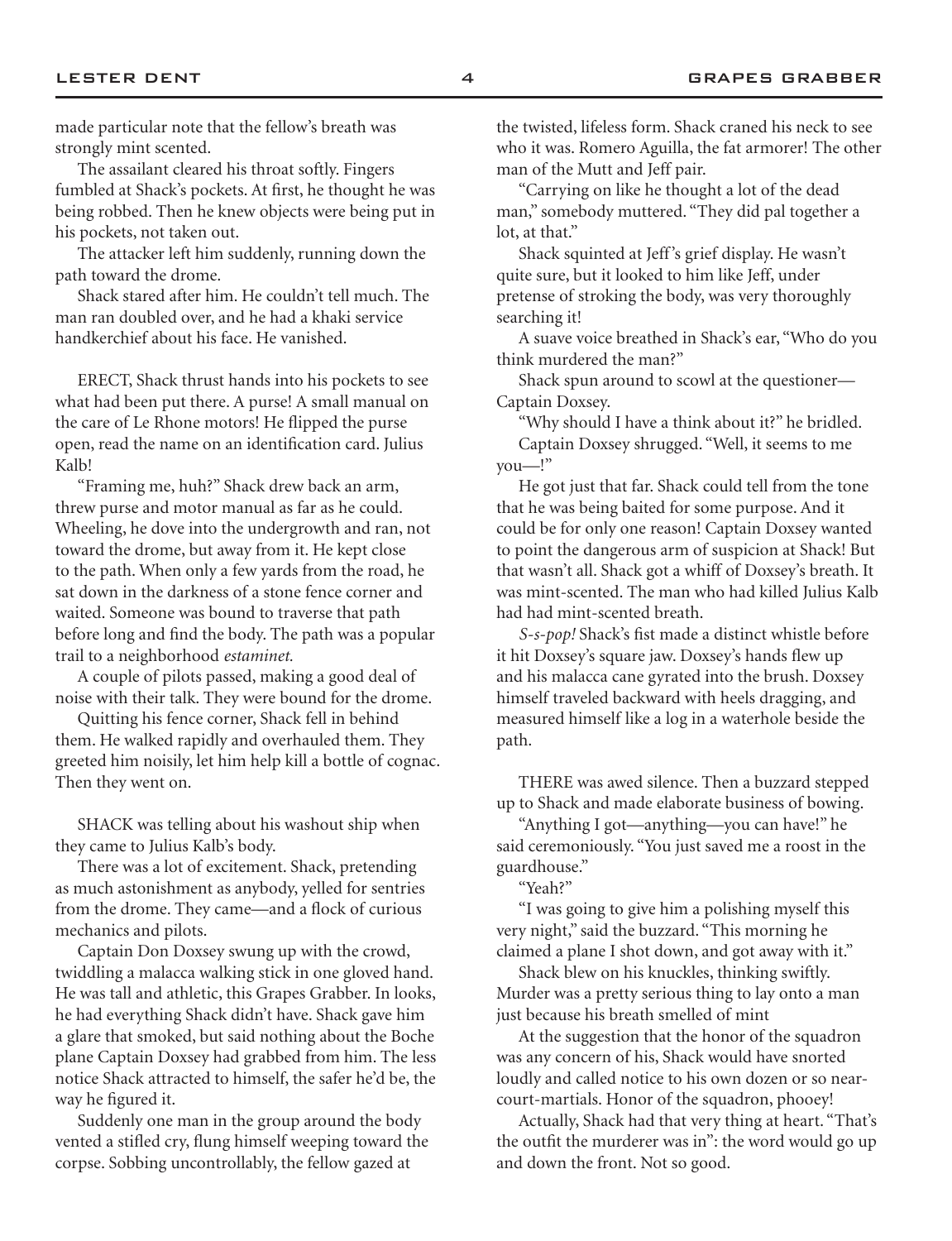Shack decided to wait a bit, to make sure Captain Doxsey had killed Kalb, before he sprang open accusations. There was something queer about the way Jeff, the fat armorer, had surreptitiously searched the corpse. That would bear looking into, too.

"Doxsey grabbed the grapes from me this afternoon, too," he said. "That's why I let him have it." That was half the truth, anyway.

Captain Doxsey heaved up in the ditch, sputtering. Shack loomed over him, big-fisted. "Want to put charges against me? If you do, I'll give you some more

to make it worth while."'

SOMEBODY laughed loudly. Nobody liked this Doxsey.

Captain Doxsey grated, "I won't press charges!" and ambled off toward the tarmac without another word.

Shack was more than a little surprised that Captain Doxsey didn't want him court-martialed.

He helped take Kalb's body to the drome. He watched Romero covertly. The fat, swart armorer had quite suddenly recovered from his grief—and Shack was more certain than ever the outburst had been put on as an excuse to search the corpse.

There was a lot of asking of questions at the drome. Shack carefully neglected to say anything about his dramatic experience in Germany with the scar-faced man who had signaled he was an escaped Yank flyer. He wanted to get off by himself and think that over.

There was something queer about the Boche being so careful not to bring him down in that ambush. So he merely said his bus had gotten in the way of too many Spandau slugs and had gone into a crack when he was forced down.

Romero, he noted, wandered away from the crowd at the first chance. Captain Doxsey did not show himself in the operations shack, either. Evidently he was nursing his rage and his jaw in his quarters.

Shack scowled fiercely at a newspaper story about Captain Doxsey which Doxsey himself had pasted on the operations shack wall. That was the kind of a duck Doxsey was. The story concerned a Zeppelin which Doxsey had fought and driven back to Germany. Heroic stuff, his saving Paris like that. Only Shack happened to know the Z-ship had turned back on account of high winds and not the captain.

"We'll have to send for a fingerprint expert and see what he can find on the bayonet that killed Kalb," the C.O. decided at last. "It's damn mysterious, who killed him and why!"

"That's not the half of it!" Shack commented mentally.

Half an hour after the inquiry, Shack left the drome, taking pains that no one saw him, and went to the murder scene. A brief search, and he found dead Julius Kalb's purse and log book.

HE WAS ready to confront Captain Doxsey now and demand an explanation. Rage made his nape bristle. "It wasn't grapes he grabbed, when he tried to lay that killing on me!"

Shack's headache had become a terror. He decided to go to his cubicle and sample a gallon jug he kept under the floor. He'd traded the jug from a hillbilly in the States, and smuggled it with infinite bother across the big pond. Remarkable stuff was in that jug. If a man had a headache, it'd cure him. If he didn't have, it would give him one.

It was when nearing his cubicle that Shack chanced to turn around abruptly to apply a match to a cigarette with the breeze at his back. He saw a shadowy form duck suspiciously behind a motor lorry. Acting as though he had not seen, Shack ambled on. Momentarily in the shadow of a cubicle, he looked back. Someone was trailing him!

SHACK entered his cubicle, closed the door. The rear window was already open. He made practically no noise easing his hammered-down bulk out through it. He cast narrowed, expectant eyes right and left in the moonlight, saw nothing suspicious, then sidled around the cubicle.

A man crouched in front of the hut, seeking to peer through a crack. The man held an Army Colt. Shack took two long, silent steps, put a rigid forefinger hard against the hunkering man's back, knowing it would feel like a gun.

"Don't try anything!" he hissed.

But, wrecklessly, the man stroked the Colt safely to off position, tilted the weapon up. He meant to take a long chance.

Shack's fist whipped up and chunked against the fellow's neck in a stunning rabbit punch. The man weaved, half kayoed. His automatic jabbed about like a venomous black fang. Shack grabbed the gun arm with both hands, twisted. The skulker gurgled, let fall his weapon.

Shack tangled fingers in the man's hair, jerked his head back, looked at his face.

His conquest was the fat armorer, Romero.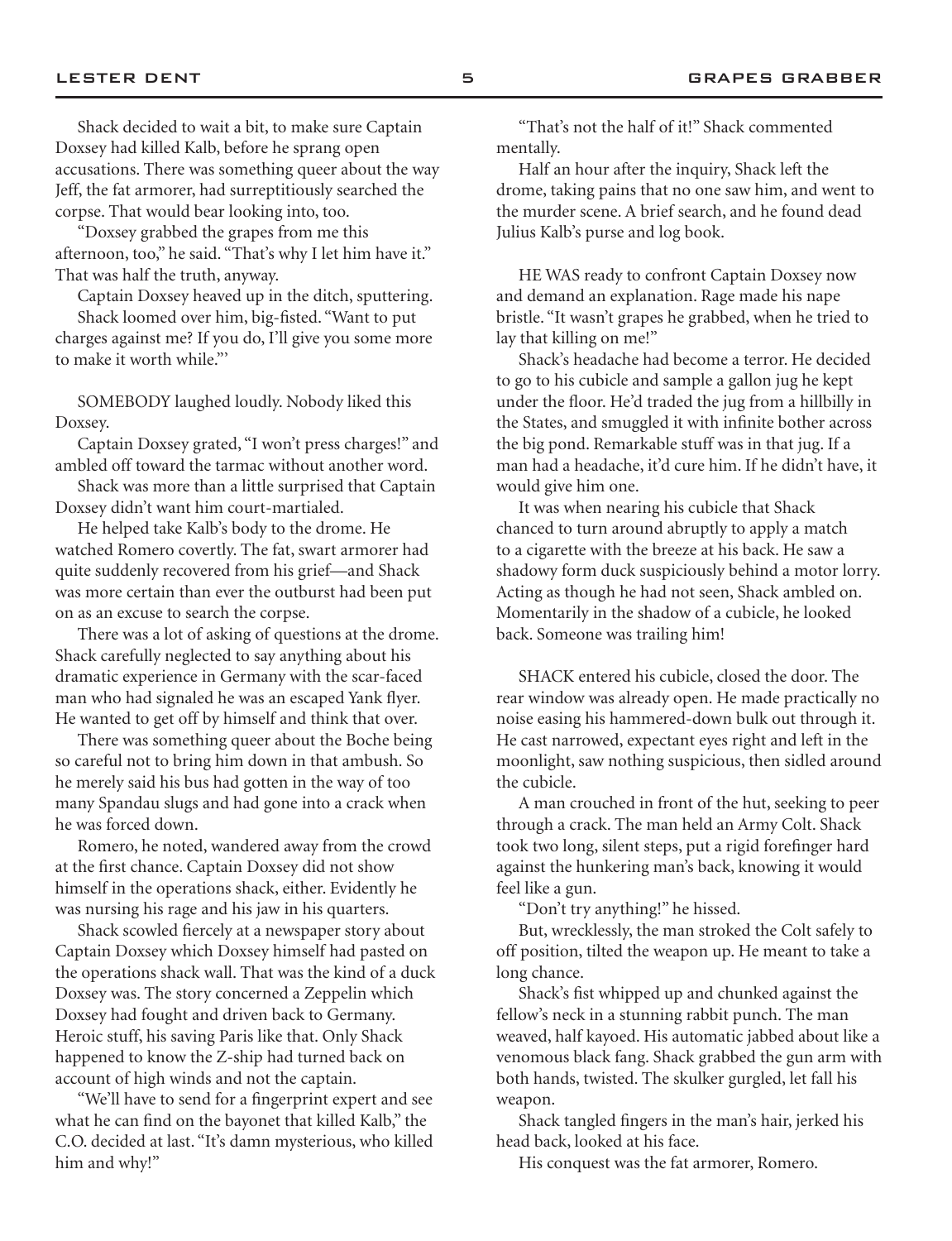Over toward the hangars, a motor gave a couple of contrary bellows. Shack frowned in that direction. Mechanics had muscled a Nieuport out of a hangar, were staking its innards with gas and ammo belt. The rotary whanged again, caught, began to bellow and warm itself.

Captain Doxsey was with the ship. Immaculate in tailored uniform, but without helmet or goggles, he gave a few orders.

Shack shifted feet, scratched a jaw on which beard stubble was like hardwood splinters. Suddenly he hauled Romero into the cubicle. "Why were you following me?"

Romero rolled his eyes, cursed. "I think maybe you keel my friend for money he carry!"

"Oh, oh!" Shack grinned like a kicked dog. "What gave you that idea?"

"Captain Doxsey, hees act like hees suspect you, *Señor!"* muttered the fat man, after hesitating.

"Why'd you search the body so sneaky-like?"

Romero gave a distinct twitch of frightened

surprise. "Ah-ah-I want see if Kalb's money gone." "Romero, you're a liar!"

Romero tried to fight at that. But he was still too groggy from the rabbit punch to be dangerous. Shack speared a left into the armorer's ample midriff. The man doubled—directly into Shack's right, upward bound.

HE CAUGHT him before he could make a noise falling, dumped him on the bunk. Delving into his warsack, he produced two pairs of handcuffs, keys and all. Those cuffs were souvenirs—they had a history that hearkened back to a certain boisterous night in Paris when a couple of M.P.'s had mistakenly thought a mere two of their breed could subdue one hilarious Yank buzzard.

With Romero cuffed so he could only tumble about, Shack gagged the man with half an O.D. shirt. Then he looked out the door.

Captain Doxsey was walking to his quarters, evidently to get his helmet and goggles.

Shack dove into the darkness, made for Doxsey's cubicle. He reached one of the windows probably half a minute after Doxsey had entered. He looked in.

Doxsey was on hands and knees, hiding something under a loose floorboard. He replaced the board, stood up, got his helmet and goggles off a nail, and went out.

Shack, the moment Doxsey was away, eased around and inside. He got the object Doxsey had been hiding.

It was a packet, swatched in oiled silk that looked like a piece cut from a slicker.

Shack spun for the door, hesitated, then struck a match and looked at the packet contents—several folded sheets of paper covered with penned English words.

Shack read.

"Holy Moses!" he snorted.

He read through the whole thing again. He was grinning when he finished. His homely face had a foxy look. He put his palms under his jaw and cast his eyes prayerfully skyward.

"I BEEN prayin' for the chance for a long time!" he breathed gratefully. "And you sent me this. Thanks!"

He left Captain Doxsey's quarters.

Doxsey was in his Nieuport. With rotary squawling, the pursuit ran across the tarmac and slanted up into the moonlight. Shack made not the slightest effort to interfere. The plane moaned off toward the front.

Shack sought out the pilot who had been so glad to see Captain Doxsey's jaw punched.

"You said you'd give me anything you got," Shack told him. "Well, I wanta borrow your ship."

That particular buzzard happened to think a lot of his Nieuport. He even claimed human qualities for his crate. A few days ago the old bus had prop-whipped a mechanic the pilot didn't like, sending the man to the hospital for a short stay. Since then, the pilot had treated his battle-scarred sky wagon like a favorite child.

"H-m-m!" the buzzard hedged. "My ship wasn't included—"

"So that's the kind of a mug you are!" Shack sneered.

"Oh, all right—take her," grumbled the pilot. "But Heaven help you if harm comes to her. I love that chariot."

It took Shack exactly five minutes to get into the air with the borrowed Nieuport. He lined the bus out on Captain Doxsey's sky trail, heading for Germany in a long climb.

At twelve thousand, he leveled, snugged the throttle against the open-pin and dug binoculars out of the pit pocket.

He had told nobody about the fat armorer, Romero, bound and gagged in his cubicle. The man would keep nicely there.

The moonlight was very bright and the glasses brought the topsoil of Hunland very near. Shack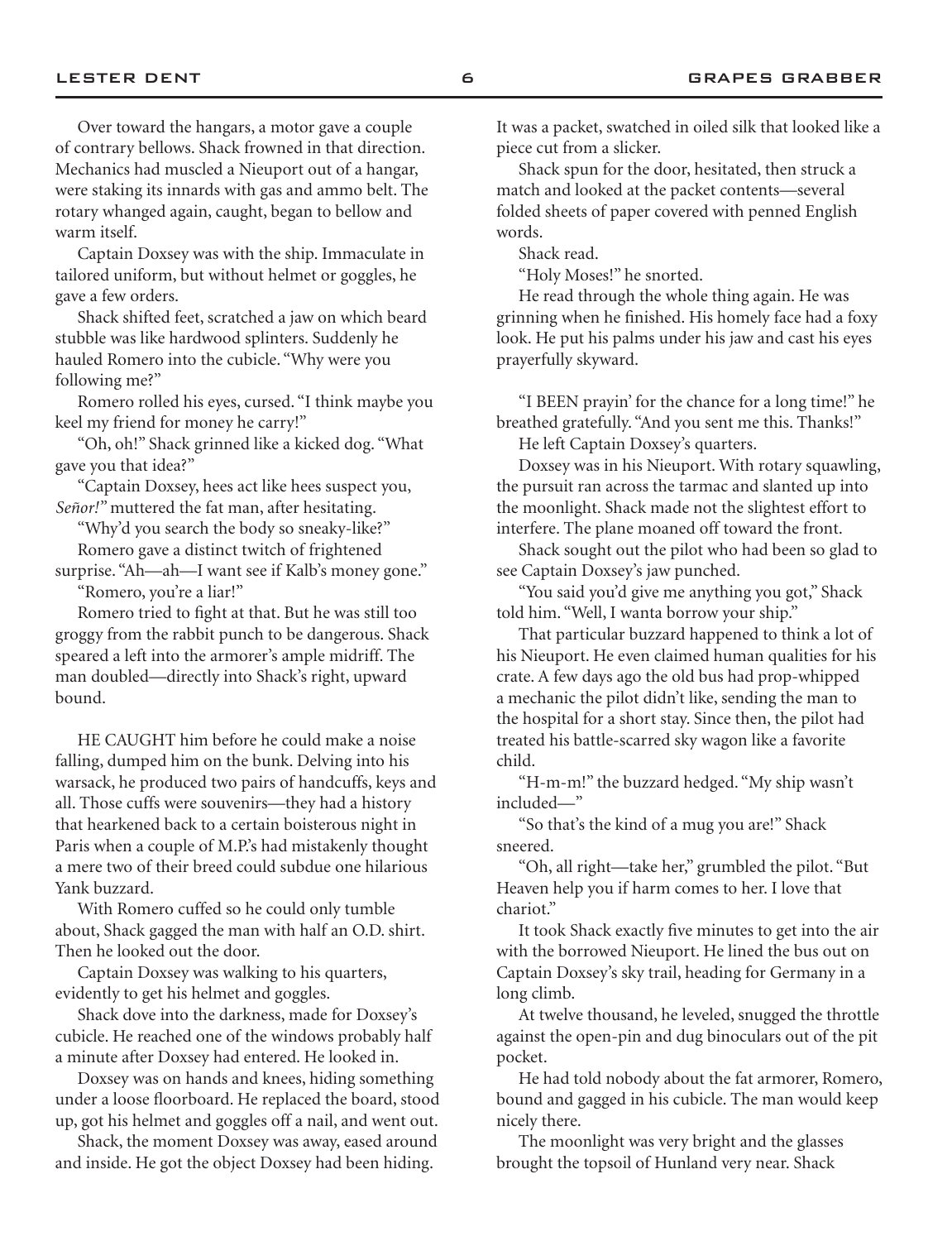could distinguish scuttle-helmeted Boche asleep in the trenches, and later, an occasional gray snake of marching troops going or coming from the lines.

HE SMILED craftily to himself, flew the Nieuport with feet and knees, and kept the binoculars sweeping steadily.

"There they are!" he grunted at last.

Far ahead, less than a thousand feet above the earth, there had become visible something that looked like a swarm of hornets chasing another hornet.

Shack hauled his Nieuport up another thousand feet. He didn't want to be seen, for he knew very well what was going to happen down there. The contents of the papers Doxsey had hidden had told him. And he wanted it to go through without a hitch! He sure did!

The swarm of fighting planes below was composed, with one exception, of Boche. The exception was Captain Doxsey's ship. Shack could distinguish the Yank squadron cockades on it.

"Give Doxsey credit!" Shack grumbled. "He thought up a smart way of working it!"

Doxsey seemed to be having trouble with his ship. The cloud of Fokkers had overhauled him. They swirled, diving, Spandau guns muzzling crimson. A time or two, red sparks of tracer climbed almost to where Shack lurked.

Suddenly Captain Doxsey's plane went into a spin. The Huns followed. Close to the ground, Doxsey's bus came out of the spin. A level field lay directly below him.

"AND he didn't pick that spot by accident!" Shack grinned.

With the binoculars, he saw Doxsey make a good landing. Then the captain got out of the plane, arms upraised in token of surrender. Fokker after Fokker settled on the field. German flyers surrounded Doxsey, making him prisoner.

Shack arched off another mile or so to one side to make certain he would not be seen. He saw the Boche pilots flag a passing automobile, put Captain Doxsey in the machine and send him away. The car headed due south.

The Hun falcons who had landed took the air again. They winged south also.

Shack stared through the binoculars and made sure no one remained with Doxsey's Nieuport. Shoving the Nieuport up near its ceiling, he trailed the Fokker swarm. He idled the Le Rhone to soften the exhaust howl. It would be too bad if he were discovered.

Like geese caught out at night, the Hun ships settled on a tarmac edged with hangars. When the last Fokker was down, Shack cut his own rotary.

His Nieuport had the gliding qualities of a rock. But he had a lot of altitude. He coasted a huge circle, still playing the binoculars. Perhaps two miles from the Fokker lair, he located a patch of pasture that would do for a landing.

He made sure the Germans were taxiing planes about on their tarmac, housing them in hangars. The noise would cover his own arrival. He came in low, settled the Nieuport on the pasture, deadstick, as lightly as he could. The ship bounced some, drummed to a stop.

Shack popped out of the pit, turning the switch back on as he did so. He dove under the wingbank and stood by the prop, ready to give it a spin if necessary, and listened for possible Huns. But the countryside remained peaceful. A roosting bird made quarrelsome noises in a bush near-by. He could hear the blooping of Mercedes on the distant German tarmac.

SOME timber knobbed the pasture edge. Probably it would keep his Nieuport from being discovered.

He palmed two Colts he had brought along—his own and the one he had taken from the fat Romero. Then he set out in a bandy-legged lope for the Boche lair.

He covered the two miles in about fifteen minutes, not bad time considering he had never gone in extensively for cross-country running. He lay down a couple of hundred yards from where he thought the sentries would be and caught his wind.

The Boche had apparently hangared their Fokkers and quieted down. Not a Mercedes was now to be heard.

Shack was getting to his feet when the starter of a car clashed. He listened. The car ground in second gear, came directly toward him. It veered a bit to the right and stopped near enough for Teutonic voices to reach him as a guttural mumble.

Shack stalked the machine warily. He found a spot where he could distinguish the car in the moonlight.

THREE Huns stood beside it. But Shack gave all his attention to one of the trio. This man was stocky, about Shack's own build, and he wore the baggy garments of a German farmer.

This was the same man who had, earlier in the day, signaled with the motor cycle headlamp! Major Alex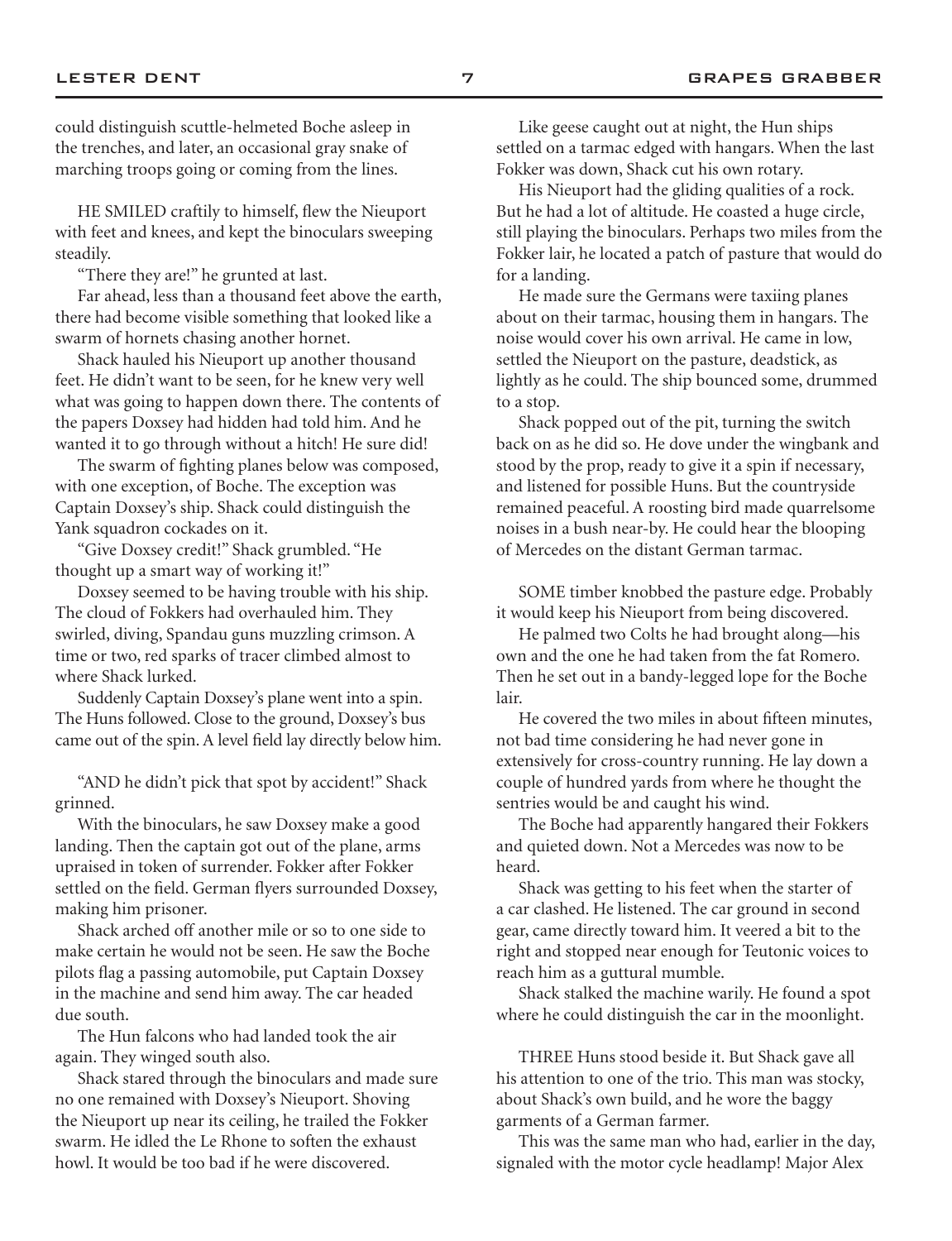Jackson of the 60th Yank Pursuit Squadron, he had claimed to be. His scarred face was a terrible spectacle in the moonlight.

The ugly-faced man said something in German. His two companions hurriedly departed in the direction of the Hun drome. The ugly-faced one shucked a cuff off his wrist to look at a watch, then sat on the runningboard of the car.

*"Eine halbe Stunde!"* Shack distinctly heard him grumble.

Shack wrestled with what German he knew, finally concluded the Boche had said, "One half hour!" He was probably complaining because he had to wait that length of time.

Stealthily, Shack circled back, crossed the road at a spot where the scar-faced man couldn't see him. He crept to the car. His lunge around the machine was a cat-after-a-mouse dive. He swung one of his Colts, overhand. The nearly three-pound gun clanked on scar-face's skull. The fellow fell off the fender to the road.

A quick search shifted a spike-snouted Luger from the unconscious man's pockets to Shack's. The fellow's features were even more grisly at close range.

The car was a topless touring. Tangled on the rear seat floor-boards was a tow rope. Shack bound his prisoner with it, gagged the man with a grease cloth he found. Shouldering the fellow, he headed at a trot for the pasture where he had left his Nieuport.

The scar-faced man probably weighed a hundred and sixty, but Shack would have sworn he weighed a ton by the time he staggered into the pasture. The captive was still unconscious.

Working rapidly, Shack changed clothes with him. Then he roped the man to a lower wing of the Nieuport, close to the fuselage, and gagged him. The fellow opened his eyes as Shack finished, glared hate, tried unsuccessfully to speak around the gag.

"You," Shack informed him, "are the grapes! Be a good egg and wait for papa!"

HE DREW a supply of air into his knot of a chest and legged it back for the Boche drome. It took him twenty minutes to reach it. He was getting his fill of running.

Nearing the tarmac, he tied a handkerchief over his face and carried the Luger in one hand. The two Colts were handy in his belt, but out of sight.

He strode boldly along the road and turned in at the Hun drome. Instantly two sentries popped up in the moonlight. *"Werden Sie gleich fertig sein?"* asked one.

That was too much for Shack's smattering of the language. He took a chance on its being an inquiry as to whether he was ready, though.

*"Ja!"* he grunted deep in his chest, and waved an arm, boldly ordering the sentries aside.

The two Boche eased into the gloom beneath a tree—and Shack's spine ceased to feel like ice water was running down it.

He walked on. Hangars appeared. He could smell castor and gas fumes, and the cordite tang from Spandau guns. There was lamplight and conversation in a box of a hut to the right. He made for that, haunting shadows like a black ghost.

His stalk ended under the lamp-lighted window.

CAPTAIN DOXSEY was in the hut. Half a dozen Boche flyers were present, including an *ober leutnant.* The latter was questioning Doxsey. The Grapes Grabber looked less debonair than usual.

Time after time, his gaze furtively sought the door, as though he were expecting something, but didn't want the Huns to know.

"Oughta let him sweat for a whiie!" Shack breathed. "But something might slip!"

He adjusted a mask carefully, then sidled around the hut. He barged wrecklessly through the door, Luger jutted out. *"Roussmitem!"* he gritted. "Hands up! And keep quiet!"

The readiness with which every German hand sought the ceiling made it look like the thing had been rehearsed. "C'mon!" Shack snapped at Captain Doxsey.

The Grapes Grabber didn't even tarry to seize a pistol from one of the Boche. He got out quickly.

"Is your plane in flying condition?" Shack hissed. "Y-yes!" quavered Doxsey.

"Head for it!" Shack directed. He sprinted to the road, turned down it. Captain Doxsey all but trod his heels.

*"Achtung!"* roared one of the two Hun sentries. *"Was ist?"*

Shack fired the Luger. He carefully missed the sentry—it was the wisest thing to do. Both Boche watchdogs dove into the shadows, and their manner of doing it was as though that had been rehearsed, too. They released a volley of rifle bullets, none of which came within a score of feet of Shack and Doxsey.

On down the road, Shack legged. He sprang into the touring car, bore a boot on the starter. Captain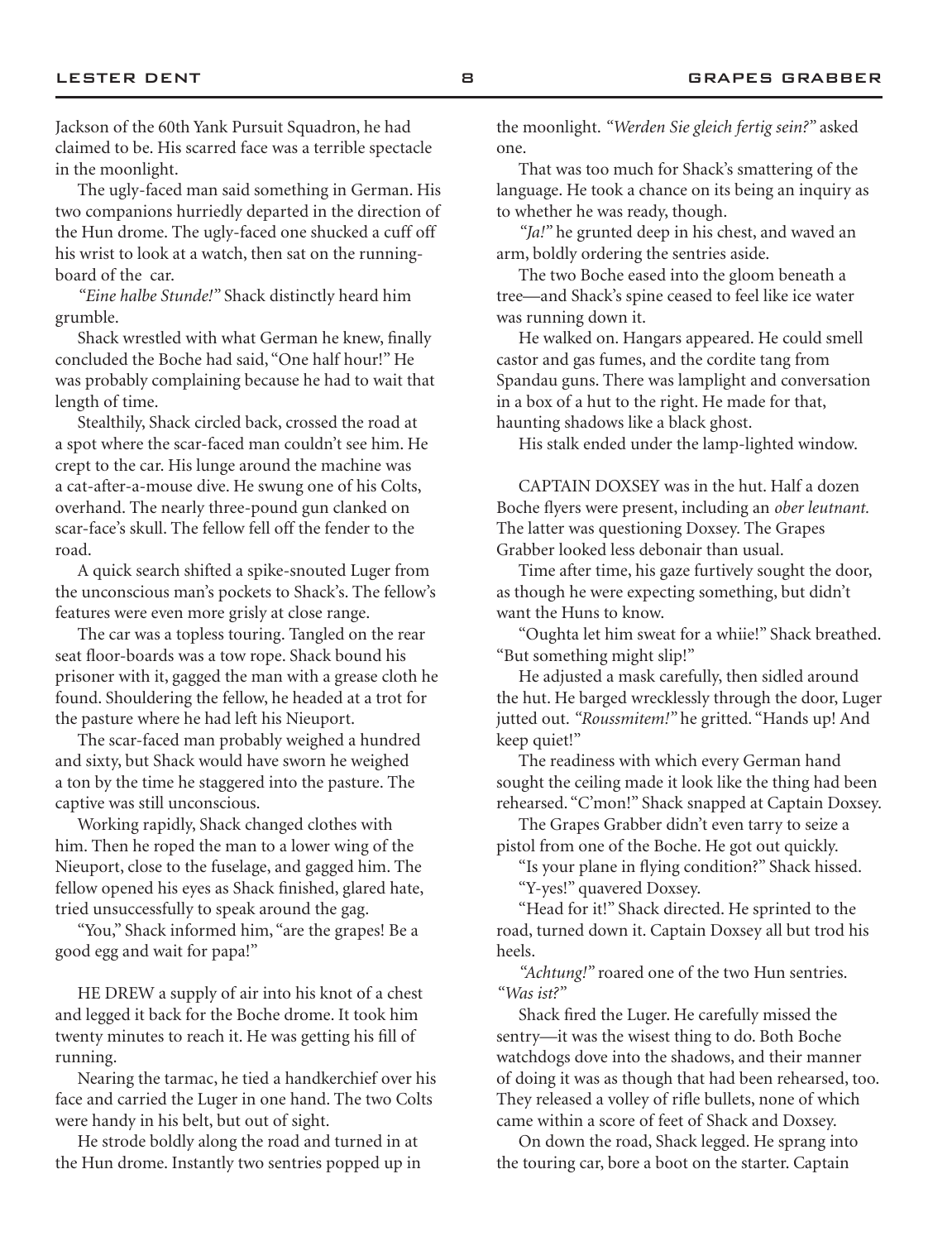Shack wheeled the car toward where Doxsey's plane had been left. Behind them, guns banged and men yelled. The car hit fifty; quite a clip for that heap. It hurdled ruts, missed roadside ditches by miracles.

THE car rocked into the pasture where Captain Doxsey's plane stood. Shack hauled on the brakes, vaulted out. He beat Doxsey to the plane, plunked his squat form into the control pit.

"Wind her up!" he rapped.

"I had better fly the ship!" Captain Doxsey protested. "You may be out of practice. I mean—er, I presume you're a Yank flyer who has escaped from a German prison camp?"

Doxsey had very nearly given away that he had known all this was to happen exactly as it had. "Nix!" said Shack. "Twist her tail!"

Reluctantly, the Grapes Grabber teetered on the prop. The rotary popped and bawled. Doxsey mounted a wing, not at all pleased with the idea. Shack kept his mask on. He ruddered the ship around, fed the Le Rhone cans gas. A jarring run, a couple of lopsided lurches, and they were up in the moonlight.

Shack banked to the south. A couple of minutes and he was over the pasture where his own Nieuport stood. He slanted down.

Glancing over, he saw Captain Doxsey goggling at the Nieuport. He was very surprised to see the plane there, was the captain.

"What a wallop he's gonna get!" Shack chortled.

He swung wide so the Grapes Crabber wouldn't see the scar-faced man bound and gagged on the Nieuport wing, and put the plane down. He taxied over near his bus.

THE Grapes Grapper rolled off the wing. "What does this mean?" he yelled. For answer, Shack took off his mask.

The Grapes Grabber's jaw slapped down on his necktie.

"You—you!" he choked.

Shack shoved a pugnacious jaw at him. "In person not a movie!"

Captain Doxsey waved his arms, screamed, "You've spoiled my plan! You've made a monkey out of me! You—!"

"Why should I try to improve nature's job?" Shack snorted.

"My plan!" shrieked Doxsey. "I was going to capture the greatest spy Germany has! The assistant chief of the German Intelligence! You ruined it all!" He shook his fists. "Our two mechanics, Mutt and Jeff, were German spies. I overheard them talking and learned that. I ambushed Mutt tonight. He had some papers. I had to stab him in self defense while I was getting them."

"Yah!" Shack snarled. "And you tried to lay it onto me!"

"Only temporarily, until I could consummate my plan!" Captain Doxsey disclaimed. "Those papers told of an elaborate scheme to get this German super-agent into the Yank air service. He was to pretend to be an American flyer who had escaped from a Boche prison camp.

"He had the papers of a Yank named Major Alex Jackson, and he was going to pass his scarred face off as Jackson's, claiming he was disfigured when shot down. He was to show himself to a Yank flyer so word would get across the line that an American buzzard was loose on the Hun side. That was just to make it less likely the Yanks would get suspicious—!"

"It was me he showed himself to!" Shack grunted. "But it looked queer to me, and I didn't report it like he expected."

THE Germans were going to let this agent with the scarred face pretend to escape with the first Yank flyer who was captured," the Grapes Grabber raved on. "It was all explained in those papers Mutt had. I came over and let myself be captured, so as to be the flyer the spy escaped with. I thought—!"

"You thought you'd catch the gentleman and get more medals and your picture in the papers," Shack said sarcastically.

"I tell you—"

"Let me tell *you!"* Shack bit off savagely. "I got those papers of Mutt's from your cubicle. *I* got 'em, savvy! Can you go back and prove you had reasons to kill Mutt—without those papers?"

Captain Doxsey snapped, "Your story will prove—!" Shack's leer stopped the Grapes Grabber. Unholy joy had wreathed Shack's homely face. He made a crying-over-spilled-milk sound with his tongue. Captain Doxsey blanched. "You wouldn't refuse to corroborate my story?"

"Wouldn't I!" Shack slid off the pit rim. "Just think, if my memory would fail and I'd lose those papers, where you would be. They will sure find your fingerprints on the bayonet you stuck in Mutt."